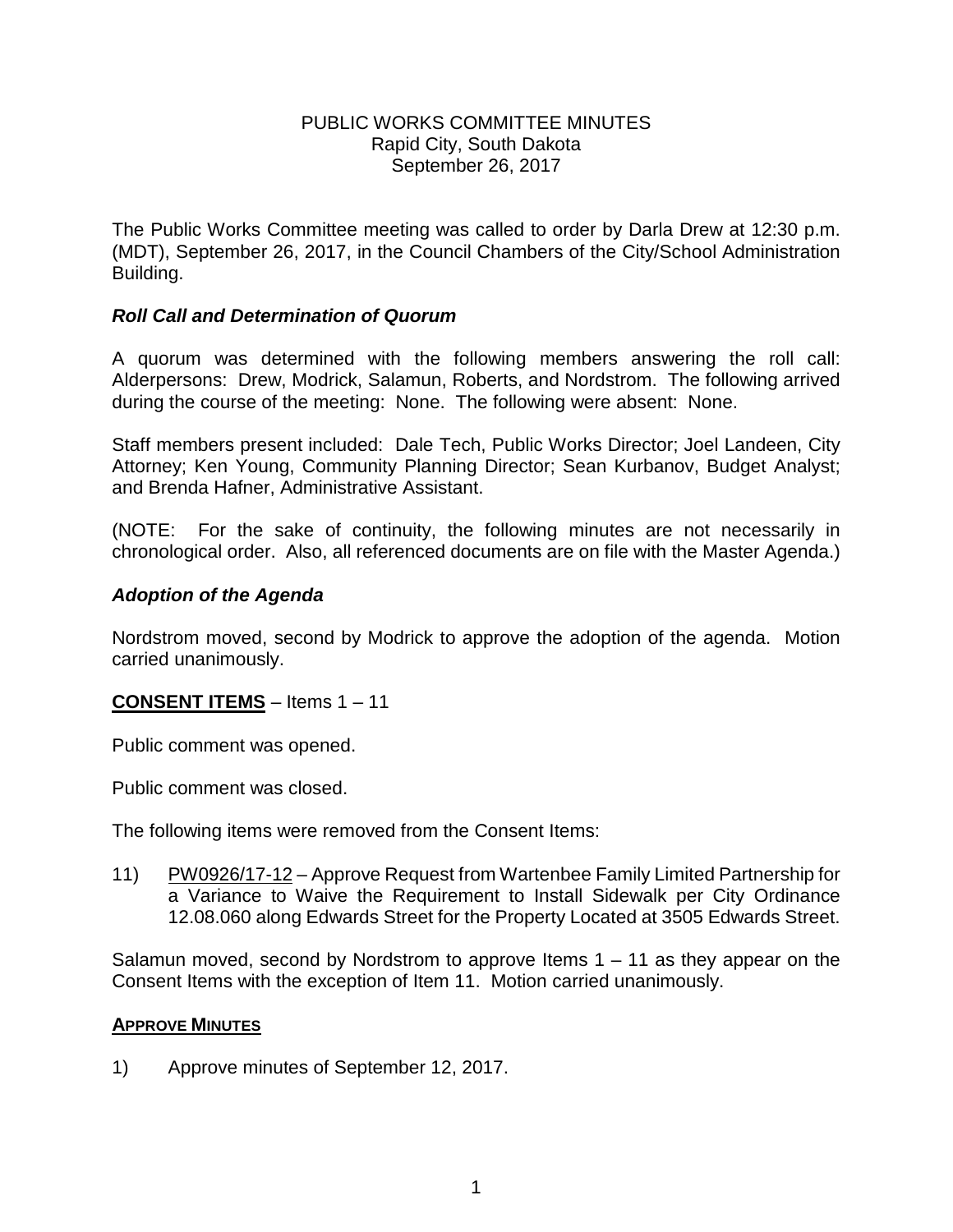# **ITEMS FROM THE PUBLIC WORKS DEPARTMENT**

## **APPROVE CHANGE ORDER**

- 2) PW0926/17-01 Change Order #1-#7 to Dot Energy for Cell 13, 14, & 17 GCCS Landfill Gas Extension, Project No. 16-2370 for an increase of \$46,295.61. Total project cost under original bid amount by \$4,389.94.
- 3) PW0926/17-02 Change Order #1 to Complete Concrete, Inc. for Mt. Rushmore Rd Utility Reconstruction - Flormann Street to Saint James Street, Project No. 15- 2051 / CIP No. 50867 for an increase of \$22,448.37.
- 4) PW0926/17-03 Change Order #1F to Bituminous Paving, Inc. for 2017 Chip Seal Project, Project No. 17-2379 / CIP No. 50844 for an increase of \$6,170.65.

# **AUTHORIZE STAFF TO ADVERTISE FOR BIDS**

- 5) PW0926/17-04 Snow Removal Operations for City Parking Lots and Ramp. Estimated cost: \$60,000.00.
- 6) PW0926/17-05 Equipment Rental Rates for Snow Removal Operations. Estimated Cost: \$50,000.00.

# **AUTHORIZE MAYOR AND FINANCE OFFICER TO SIGN**

- 7) PW0926/17-08 Agreement between the City of Rapid City and Watershed Development, LLC for Oversize Water Main Cost Reimbursement, not to exceed \$15,850.00.
- 8) PW0926/17-09 Agreement between the City of Rapid City and Skyline Engineering, LLC for Professional Services for Well 12 / Stoney Creek HVAC Improvements, Project No. 17-2403 / CIP No. 51181 in the amount of \$5,301.00.
- 9) PW0926/17-10 Construction Professional Services Agreement between City of Rapid City and FMG Engineering for Rapid City Landfill Cell 17 Final Cover, Project No. 16-2364 in the amount of \$129,084.00.

#### **ENGINEERING SERVICES**

10) PW0926/17-11 – Approve Request from Pat Tlustos of Founders Park LLC for a Variance to Waive the Requirement to Install Sidewalk per City Ordinance 12.08.060 along Founders Park Drive adjacent to a portion of Lot 9 of Founders Park Subdivision.

END OF CONSENT ITEMS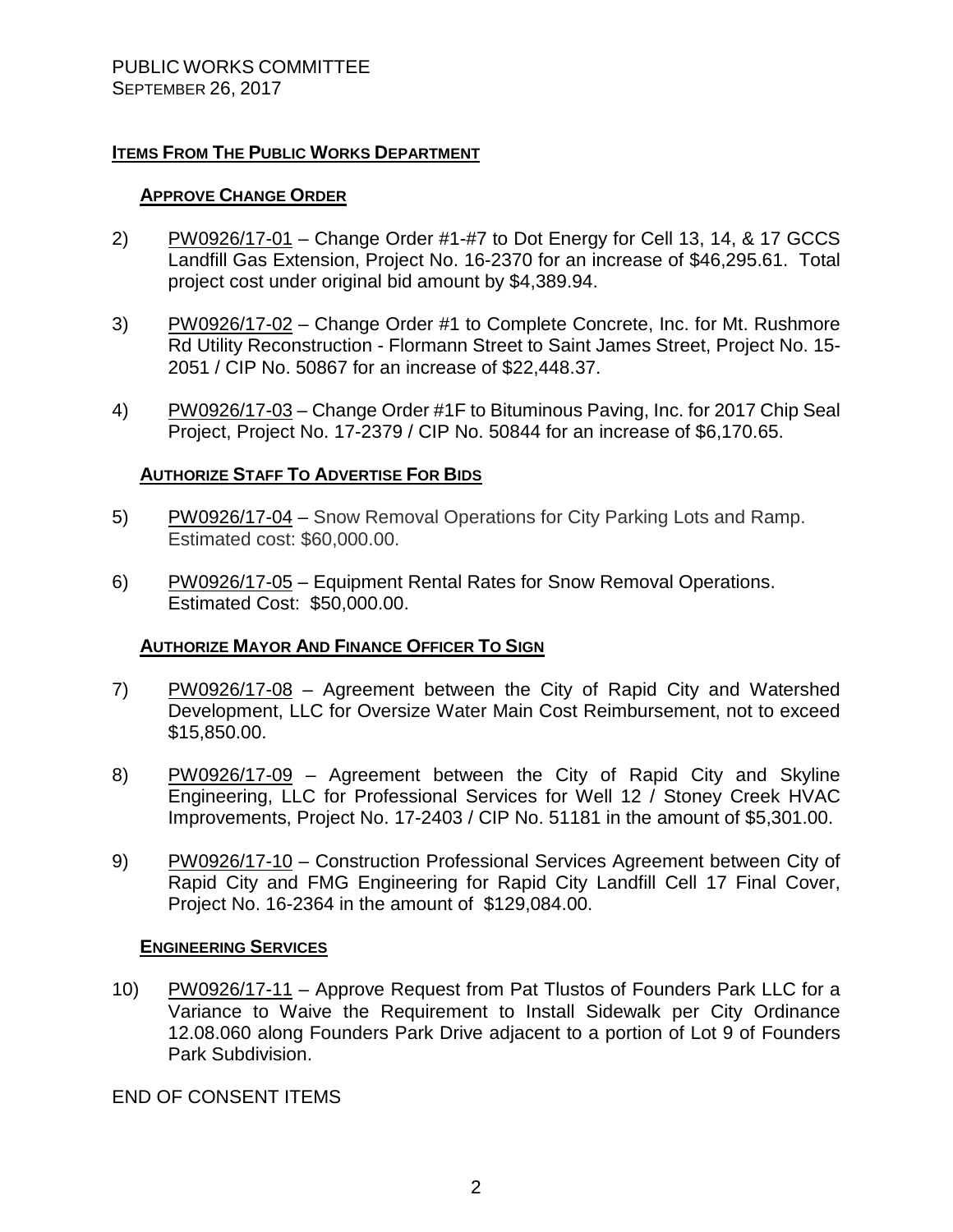## **ITEMS FROM THE PUBLIC WORKS DEPARTMENT**

## **ENGINEERING SERVICES**

11) PW0926/17-12 – Salamun moved, second by Roberts to Approve Request from Wartenbee Family Limited Partnership for a Variance to Waive the Requirement to Install Sidewalk per City Ordinance 12.08.060 along Edwards Street for the Property Located at 3505 Edwards Street. Modrick wanted to acknowledge the fact that staff approves of this request based on the condition of the streets in the area. Motion carried unanimously. *On consent calendar*

#### **NON-CONSENT ITEMS** – Items 12 – 16

Public comment was opened.

Public comment was closed.

## **ITEMS FROM THE PUBLIC WORKS DEPARTMENT**

#### **ENGINEERING SERVICES**

- 12) PW082917-13 Appeal of Denied Exception Request from Chrisbro Hospitality, LLC to Waive the Requirement to Provide a Traffic Impact Study per City IDCM Section 2.17 Traffic Studies for a proposed Tru-Hampton Inn and Suites Hotel located on Tract A, Rushmore Center Subdivision. *(Continued from the August 29, 2017, and the September 12, 2017, Public Works Committee Meeting)* Salamun moved, second by Nordstrom to send to City Council without recommendation at the applicant's request. Motion carried unanimously.
- 13) PW0926/17-13 Appeal of Denied Exception Request by Prairie Valley Development Company, LLC to Waive the Requirement to construct a 12-inch Diameter Water Main in Anderson Road. Steve Thinglestad and Mandi Schmierer explained the reason for the request. There was discussion on the size of water main, the loop requirement, and oversize cost reimbursement. Salamun moved, second by Nordstrom to Deny the Exception Request by Prairie Valley Development Company, LLC to Waive the Requirement to construct a 12-inch Diameter Water Main in Anderson Road. Motion carried by a vote of 4-1, with Roberts opposed.
- 14) PW0926/17-14 Appeal of Denied Exception Request by Prairie Valley Development Company, LLC to Waive the Requirement to construct curb, gutter and sidewalks in Receda and Abelia Streets. Schmierer explained that there are no curb, gutter, and sidewalks in this area; including Phase I of this development. There was discussion on the need for sidewalks in the area and the fact that the drainage for the entire subdivision is already in place. Thinglestad stated that some drainage structures may need to be changed if the curb, gutter, and sidewalks are required. There was discussion on the current drainage plan.